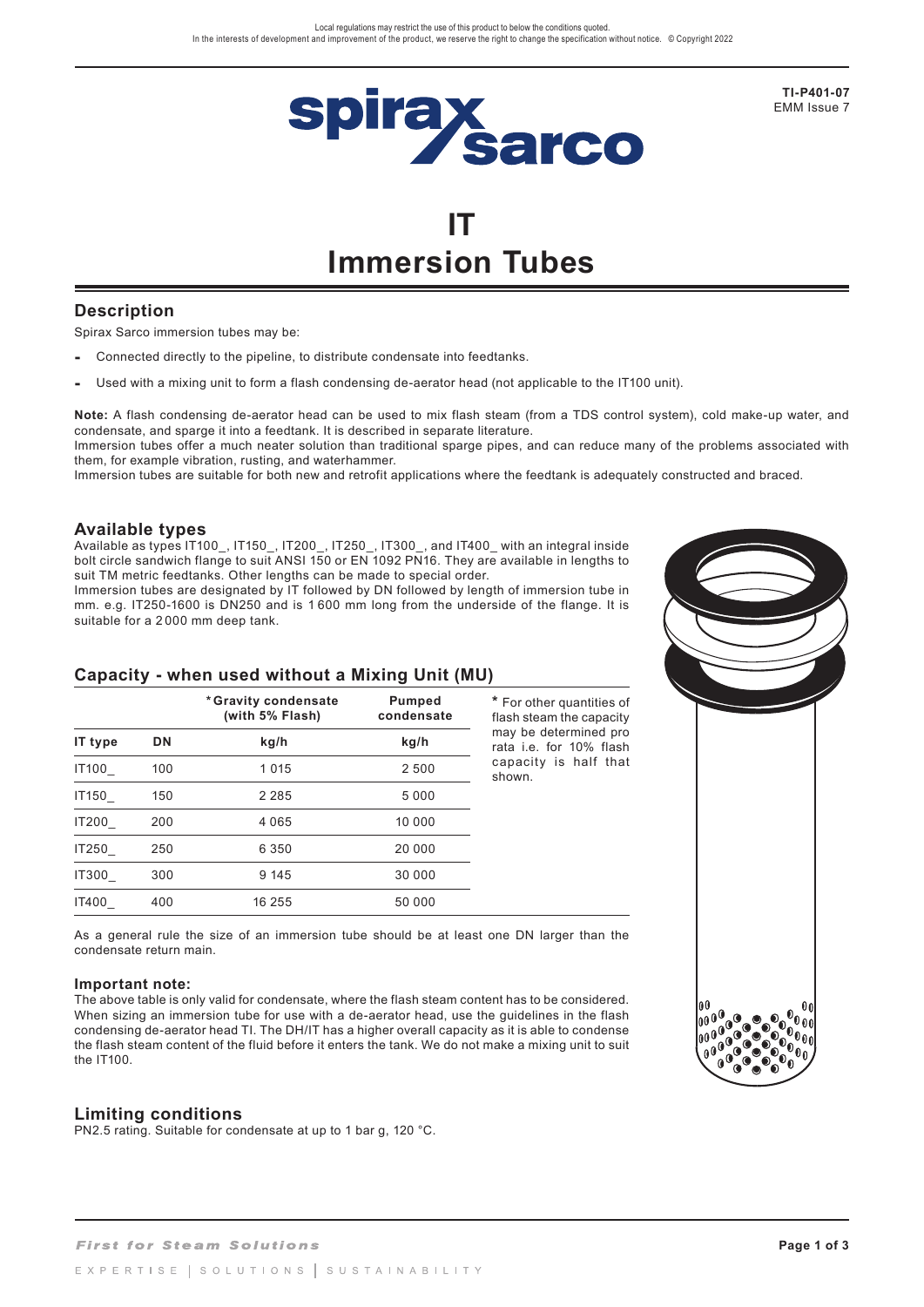#### **Materials**

| No. | Part           | <b>Material</b>                   |  |
|-----|----------------|-----------------------------------|--|
|     | Immersion tube | Austenitic stainless steel        |  |
|     | Gaskets        | Silicone rubber (colour may vary) |  |



## **Installation**

**1**

We recommend the immersion tube is positioned in the middle of the top of the tank.

The immersion tube can be fitted to a boiler feedtank by the following methods:

**1.** Using an existing flange.

The immersion tube is designed so that it can pass through an apperture with dimensions according to BS 1600 Schedule 40. The sandwich flange of the immersion tube is equal to the raised face diameter of the flange for which it is suitable. Gaskets are to be placed above and below the sandwich flange.

**2.** On new installations a specific connection should be incorporated, as described in separate literature.

It is essential that a vacuum breaker is fitted to the condensate return main near to the immersion tube. Consider the use of a Spirax Sarco VB14 vacuum breaker.

### **How to order example:**

- **1.** Immersion tube IT150-950 in austentic stainless steel to suit DN150, PN16 flanges complete with:
- **2.** Silicone rubber gaskets to suit DN150, PN16.